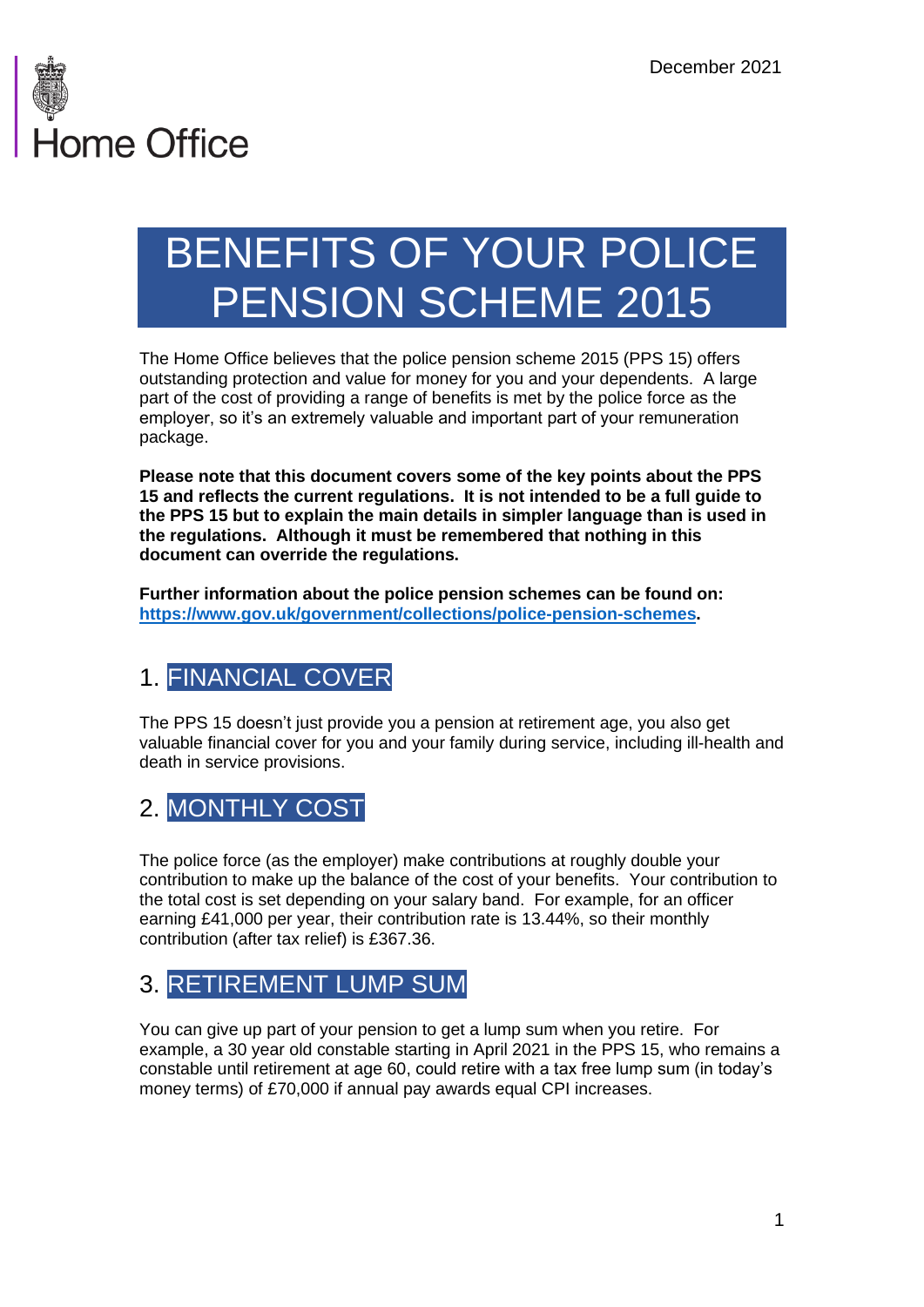

## 4. DEATH IN SERVICE

As a member of the PPS 15 scheme, your dependants will receive a lump sum of up to 3 times your salary at time of your death in service. Typically, this will be paid to your surviving spouse or civil partner. If you don't have a spouse or civil partner, it can be paid to a nominee. Further detail can be found on page **4**.

# WHY BE A PENSION SCHEME MEMBER?

## 5. RETURN ON INVESTMENT

If your contributions were invested and you receive 5% annual return, then your pension pot would only be enough to roughly match the first 10 or so years of payments that would be due from the pension scheme. Your payments would run out sooner if you were to achieve annual investment returns lower than 5%, or would last longer if you were able to achieve annual investment returns in excess of 5%.

## 6. COMPARED WITH COMPANY INSURANCE TERMS

Your contributions in the PPS 15 are less than 14% of your salary. If you were to save in some of the private sector schemes, you may need to contribute significantly more of your salary to enable you to purchase an annuity with matching increases in retirement and dependant pension payable on your death in retirement. You may also not have certainty about the benefits that you would be able to purchase at retirement. Investing instead, would mean that you neither have an ill-health pension if you can no longer work, nor death benefits.

## 7. RETIREMENT AGE

Your normal pension age in the PPS 15 is 60, but you don't necessarily have to wait until age 60 to retire. You can apply to take your benefits at any time after age 55, but they will be reduced to reflect that you are taking them before age 60.

If you were in the PPS 87 before joining PPS 15 then you can still retire on reaching your PPS 87 voluntary retirement age and if you retire before age 60 your benefits in the PPS 15 will be reduced to reflect that you are taking them before age 60. You also retain the option to retire on completing 25 years' service if you are age 50 or over or after 30 years' service. If these events occur before you reach age 55, your PPS 87 benefits would be able to come into payment whilst your PPS 15 benefits would be deferred with payment from State Pension Age (SPA), or any time from age 55 with reduction to reflect that you are taking them before SPA.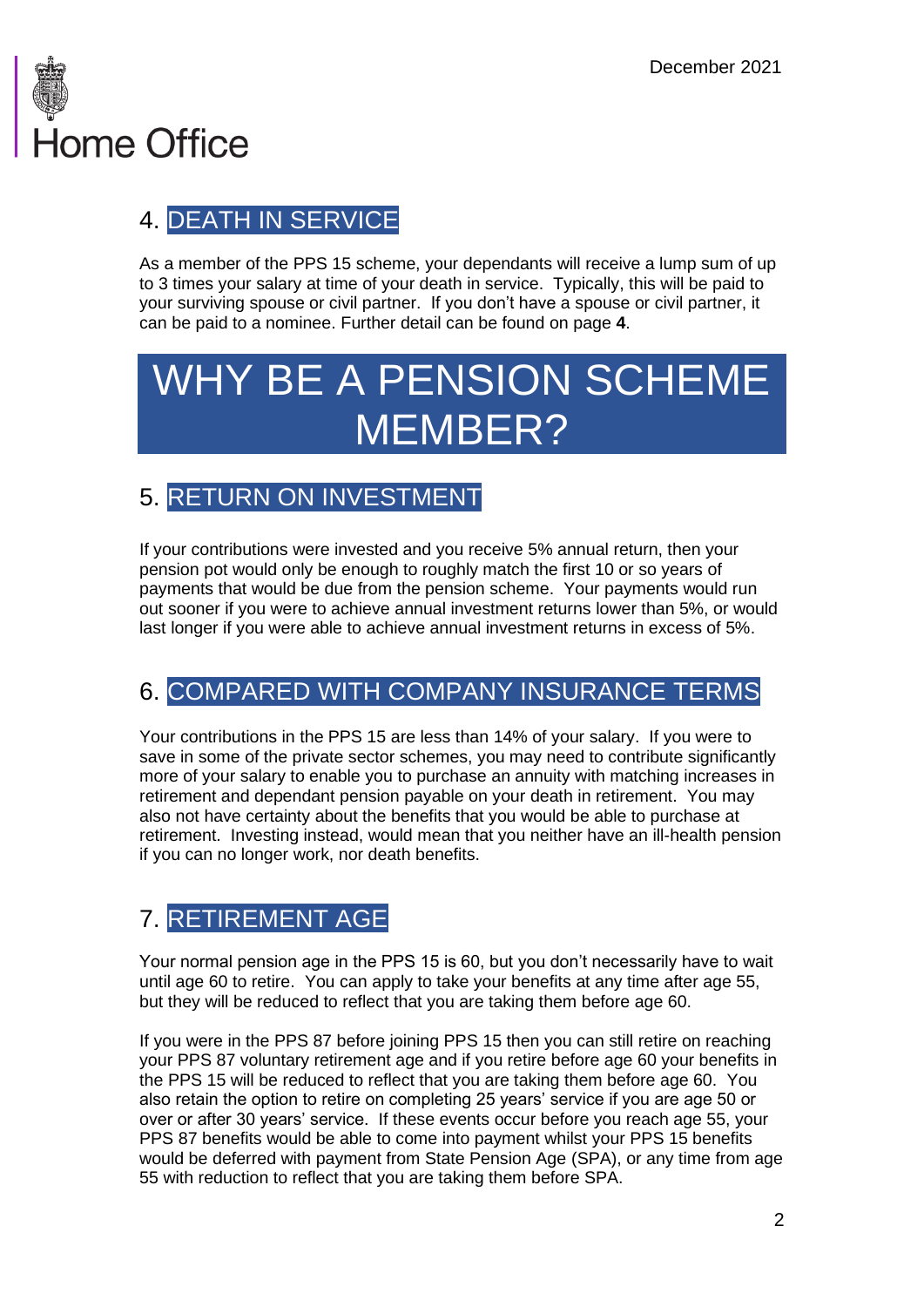

If you were in the PPS 06 before joining PSS 15 then you can still retire from age 55, with a reduction in your PPS 15 benefits if you are taking them before age 60.

If you are ill-health retired from the PPS 15, you may be able to retire before age 55 without any actuarial reduction applied to your benefits.

## Frequently Asked Questions

Our top 6 Frequently Asked Questions (FAQs) section is here to help you understand your PPS 15, how to get the most from it and to support you in making the right choices for your needs.

**This document does not constitute financial advice. If you require financial advice, please consult an independent financial adviser.** 

### TOP 6 FAQS

### **Q1: Is it worth saving into the PPS?**

**A:** In the vast majority of cases the benefits received exceed the member's own contributions into their pension. Members of the PPS 15 contributing to a pension also benefit from contributions from their employer and the government in the form of tax relief (which means some of your money that you would have paid as income tax goes into your pension instead).

### **Q2: Retirement can seem like a long way off. When should I start contributing to a scheme?**

**A:** Although retirement might seem like a long way off, it's never too early to start saving. Saving through the PPS is easy and, if you are eligible, you don't actually have to do anything because your employer will enrol you. The earlier you start to save, the more scheme benefits you will have built up by the time you retire.

### **Q3: Will my police pension be enough?**

**A:** While no one can ever guarantee that an individual's pension will provide all the income for their lifestyle, the PPS is one of the most valuable schemes in the UK. Saving into the PPS means you will have more money to continue doing the things that you enjoy when you retire.